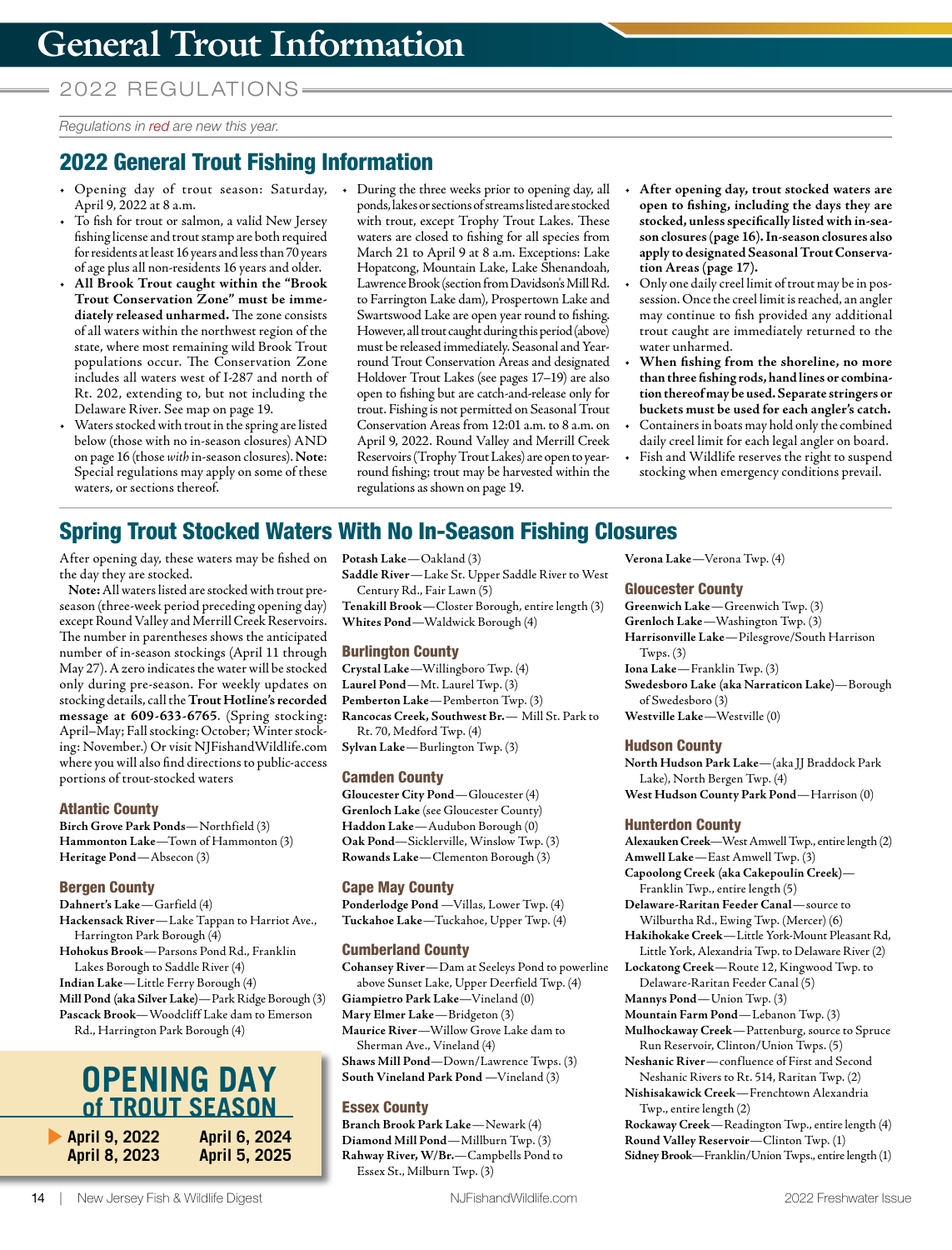**Spruce Run**—Glen Gardner Borough/Lebanon Twp., entire length (5)

**Stony Brook**—(See Mercer Co.)

**Wickecheoke Creek**—Covered Bridge, Rt. 604, Sergeantsville to Delaware River (2)

#### Mercer County

- **Assunpink Creek**—Assunpink Site 5 dam upstream of Rt. 130 to Carnegie Rd., Hamilton Twp. (4) **Colonial Lake**—Lawrence Twp. (3)
- **Delaware-Raritan Canal**—Mulberry St., Trenton to Alexander St., Princeton (4)
- **Delaware-Raritan Feeder Canal**—(See Hunterdon  $Co.$ ) $(6)$
- **Rosedale Lake**—Hopewell Twp. (3)
- **Stony Brook**—Hopewell Twp., entire length (4)

#### Middlesex County

**Ireland Brook**—500 ft. upstream of Riva Ave to Farrington Lake, North Brunswick Twp. (2)

**Lake Papaianni**—Edison Twp. (0)

- **Lawrence Brook**—Dam at Davidson's Mill Pond to 2nd RR bridge (Raritan Railroad) below Main St., Milltown Borough, excluding Farrington Lake from Church Lane to Farrington Dam (4) **Manalapan Lake**—Monroe Twp. (3)
- **Roosevelt Park Pond**—Edison Twp. (3)

#### Monmouth County

**Echo Lake**—Howell Twp. (3)

- **Englishtown Mill Pond (aka Weamaconk Lake)** Englishtown Borough (3)
- **Franklin Lake**—West Long Branch Borough (3)
- **Garvey's Pond**—Middletown Twp. (3)
- **Hockhockson Brook**—Rt. 18, Colts Neck Twp. to Garden State Parkway bridge (northbound), Tinton Falls Borough (5)
- **Holmdel Park Pond**—Holmdel Twp. (3)
- **Mac's Pond**—Manasquan Borough (0)
- **Mingamahone Brook**—Birdsall Rd. to Manasquan River, Howell Twp. (5)
- **Mohawk Pond**—Red Bank Borough (4)
- **Shark River**—Rt. 33, Wall Twp., to Remsen Mill Rd., Neptune/Wall Twp. (5)
- **Spring Lake**—Spring Lake Borough (3)
- **Topanemus Lake**—Freehold Twp. (3)
- **Yellow Brook**—Heyers Mill Rd. to Muhlenbrink Rd., Colts Neck Twp. (2)

#### Morris County

**Beaver Brook**—Rockaway Twp./Borough, entire length (3)

**Black River**—Route 206 Chester, to the posted Black River Fish and Game club property at the lower end of Hacklebarney State Park (6)

- **Burnham Park Ponds (Upper and Lower)**—Town of Morristown (4)
- **Drakes Brook**—Mt. Olive/Roxbury Twps., entire length (3)
- **Hibernia Brook**—Rockaway Twp., entire length (5) **India Brook**—Mountainside Ave. to Rt. 24,
- Mendham Borough (5) **Lake Hopatcong**—Hopatcong/Jefferson/Mt. Arlington/Roxbury (3)
- **Lake Musconetcong**—Netcong Borough/Roxbury Twp./Stanhope Borough (3)
- **Mt. Hope Pond**—Rockaway Twp. (3)
- **Passaic River**—Black Brook confluence to Rt. 24, Chatham Borough (4)
- **Pequannock River**—(see Passaic Co.)
- **Pompton River**—(see Passaic Co.)
- **Russia Brook**—Ridge Rd. to Lake Swannanoa, Jefferson Twp. (2) **Speedwell Lake**—Town of Morristown (4)

**Whippany River**—Tingley Rd., Morris Twp. to Ridgedale Ave., Town of Morristown (2)

#### Ocean County

**Lake Shenandoah**—Ocean Co. Park, Lakewood Twp. (3) **Pohatcong Lake**—Borough of Tuckerton (4) **Prospertown Lake**—Jackson Twp. (3)

#### Passaic County

**Barbour Pond**—Woodland Park Borough (3) **Clinton Reservoir**—Newark Watershed, West Milford Twp. (3)

- **Green Turtle Lake**—Long Pond Ironworks State Park, West Milford Twp. (3)
- **Oldham Pond**—North Haledon Borough (3) **Pequannock River**—Rt. 23, Smith Mills to Paterson-Hamburg Turnpike, Pompton Lakes/ Riverdale Boroughs (6)
- **Pompton River**—confluence with Ramapo River to NY Susquehanna R.R. bridge, Wayne Twp. (4)
- **Ramapo River**—Pompton Lake dam to confluence with Pompton River (4)
- **Ringwood Brook**—State line to Sally's Pond, Ringwood State Park, Ringwood Borough (5) **Sheppard Lake**—Ringwood State Park, Ringwood
- Borough (3)

### Salem County

- **Harrisonville Lake**—Pilesgrove/South Harrison  $Twps.$  $(3)$
- **Maurice River**—Willow Grove Lake dam to Sherman Ave., Vineland (4)
- **Schadler's Sand Wash Pond**—Carneys Point Twp. (3)

#### Somerset County

- **Lamington River**—Rt. 523 (Lamington Rd.) Bedminster Twp. to Raritan River N. Br. (4)
- **Middle Brook, E/Br.**—Bridgewater/Warren Twps., entire length (2)
- **Passaic River**—(See Morris Co.)
- **Peapack Brook**—Peapack-Gladstone Borough, entire length (5)
- **Raritan River**—confluence of Raritan River N. Br. and S. Br. to Rt. 206, Hillsborough Twp./ Somerville Borough (4)
- **Rock Brook**—Hillsborough/Montgomery Twps., entire length (1)
- **Spooky Brook Park Pond**—Franklin Twp. (0)

#### Sussex County

- **Alm's House Pond**—Frankford Twp. (3) **Andover Junction Brook**—Andover Borough, entire length (2)
- **Big Flat Brook, Upper**—Sawmill Pond, High Point State Park, Montague Twp. to 100 ft. above Crigger

Rd., Stokes State Forest, Sandyston Twp. (4) **Blue Mountain Lake**—Delaware Water Gap Nat'l

- Recreation Area, Walpack Twp. (3)
- **Clove Brook**—source to Clove Acres Lake, Wantage Twp. (5)

# **General Trout Information**

## $= 2022$  REGULATIONS  $=$

- **Culver's Creek**—Frankford Twp., entire length (2) **Dry Brook**—Branchville Borough/Frankford Twp., entire length (3)
- **Franklin Pond Creek**—Hamburg Mtn. WMA, Hardyston Twp./Franklin Borough, entire length (5) **Glenwood Brook**—Glenwood Lake dam to state line (2)
- **Lake Aeroflex**—Andover Twp. (3) **Lake Hopatcong**—Hopatcong/Mt Arlington
- Boroughs, Jefferson/Roxbury Twps. (3)
- **Lake Musconetcong**—Netcong/Stanhope Boroughs/ Roxbury Twp. (3)
- **Lake Ocquittunk**—Stokes State Forest, Sandyston Twp. (3)
- **Little Flat Brook**—Sandyston Twp., entire length (5)
- **Little Swartswood Lake**—Hampton Twp. (3)
- **Lubbers Run**—Byram Twp., entire length (5)
- **Neldon Brook**—Stillwater Twp., entire length (2) **Papakating Creek**—George Hill Rd., Frankford Twp. to Rt. 565, Lewisburg (2)
- **Papakating Creek, W/Br.**—Wantage Twp., entire length (2)
- **Pond Brook**—Stillwater Twp., entire length (5)
- **Sawmill Pond**—High Point State Park, Montague Twp. (3)
- **Silver Lake**—Hamburg Mountain WMA, Hardyston Twp. (0)
- **Stony Lake**—Stokes State Forest, Sandyston Twp. (3)
- **Swartswood Lake**—Stillwater Twp. (3) **Wallkill River**—Lake Mohawk Dam to Route 23, Hardyston Twp. (4-5)
- **Wawayanda Creek**—Vernon Twp., entire length (5) **Wawayanda Lake**—Vernon Twp. (3)

#### Union County

- **Green Brook**—Rt. 527, Berkeley Heights Twp. to Rt. 22, Scotch Plains Twp. (2)
- **Lower Echo Lake**—Mountainside Borough (3)
- **Milton Lake**—Rahway (4)
- **Nomahegan Park Lake**—Cranford Twp. (4)
- **Passaic River**—(See Morris Co.)
- **Rahway River**—I-78 bridge, Springfield to Lawrence St. (Route 514), Rahway (4)

**Beaver Brook**—Silver Lake Dam to Pequest River,

**Blair Creek**—Bass Lake dam, Hardwick Twp. to

**Brookaloo Swamp**—Hope Twp., entire length (2) **Buckhorn Creek**—Harmony Twp., entire length (2) **Furnace Brook**—Oxford Twp., entire length (2)

**Honey Run**— Knowlton-Hope township line to

**Pohatcong Creek**—source to Rt. 31, Washington

**Pophandusing Creek**—White Twp., entire length (2) **White Lake**—Hardwick Twp. (3)

**Jacksonburg Creek**—Blairstown Twp., entire length (2) **Lopatcong Creek**—Rt. 519 Harmony Twp., to South Main St., Phillipsburg (5) **Merrill Creek Reservoir**—Harmony Twp. (1) **Mountain Lake**—Liberty Twp. (0)

Blair Lake, Blairstown Twp. (2) **Blair Lake**—Blairstown Twp. (3)

**Furnace Lake**—Oxford Twp. (3)

Beaver Brook, Hope Twp. (2)

- **Seeleys Pond**—Berkeley Heights Twp. (3)
- **Warinanco Park Lake**—Roselle Borough (0)

#### Warren County

White Twp. (4)

Twp. (2)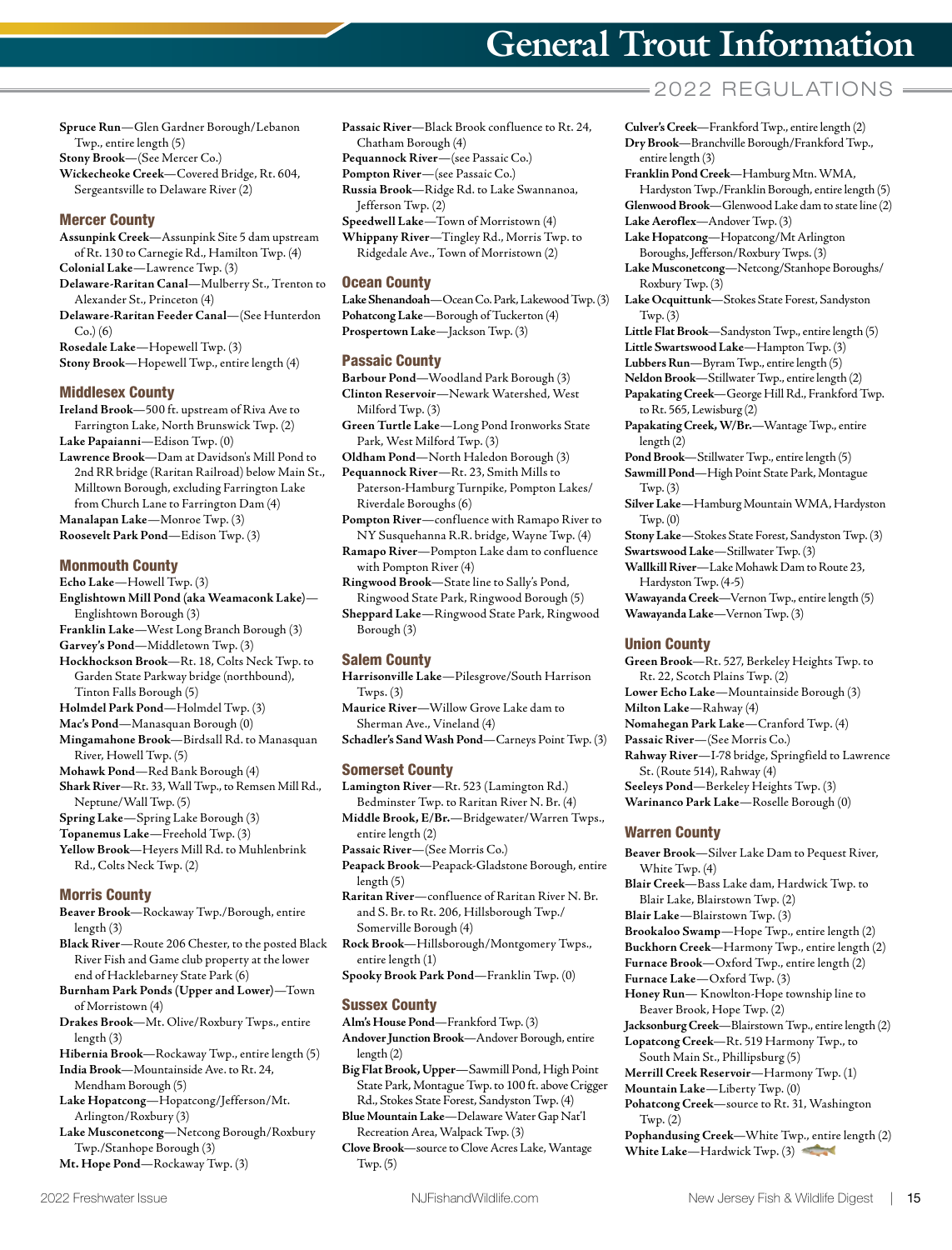*Regulations in red are new this year.* 

## General Trout Fishing Regulations

### BROOK, BROWN & RAINBOW TROUT (and their hybrids and strains)

\*ALL BROOK TROUT CAUGHT WITHIN THE BROOK TROUT CONSERVATION ZONE MUST BE IMMEDIATELY RELEASED UNHARMED. The Conservation Zone includes all waters west of I-287 and north of Rt. 202, extending to, but not including the Delaware River.

| <b>Season</b>              | Minimum Size<br><b>Daily Limit</b>                                                              |       | <b>Exceptions</b>                                                                                                                                                   |  |  |  |  |
|----------------------------|-------------------------------------------------------------------------------------------------|-------|---------------------------------------------------------------------------------------------------------------------------------------------------------------------|--|--|--|--|
| January 1-March 20         | 9 inches                                                                                        | $4^*$ | 1. Special regulation areas (Catch and Release Areas, Year-Round and Seasonal Trout<br>Conservation Areas, Trophy and Holdover Trout Lakes and Wild Trout Streams). |  |  |  |  |
| March 21-April 9 at 8 a.m. | Fishing prohibited on trout stocked waters.<br>Catch and release for trout in all other waters. |       | 2. On lakes Hopatcong, Mountain, Prospertown, Shenandoah, Swartswood and the<br>section of Lawrence Brook from Davidson's Mill Road bridge to the Church Lane       |  |  |  |  |
| April 9 at 8 a.m.-May 31   | 9 inches                                                                                        | $6*$  | bridge, fishing is permitted during the period March 21-April 9 at 8 a.m. All trout<br>caught during this period must immediately be released.                      |  |  |  |  |
| June $1 - Dec. 31$         | 9 inches                                                                                        | $4^*$ | 3. Greenwood Lake and Delaware River-see separate regulations for<br>boundary waters, pages 24-26.                                                                  |  |  |  |  |

## Trout Stocked Waters Closed to Fishing on Spring In-season Stocking Dates

After opening day, these waters are closed to fishing from 5 a.m. to 5 p.m. on their designated stocking dates. Closures apply to all tributaries for 100 feet from the main channel. \*All Brook Trout caught within the BROOK TROUT CONSERVATION ZONE must be released. There are no closures for ANY waters in the fall. Trout Stocking Hotline: 609-633-6765.

| TROUT STOCKED WATERS CLOSED TO FISHING (5 A.M. TO 5 P.M.) ON SPRING IN-SEASON STOCKING DATES |                                                       |                                         |                                                                                                                                                                                                                                                                  |  |  |
|----------------------------------------------------------------------------------------------|-------------------------------------------------------|-----------------------------------------|------------------------------------------------------------------------------------------------------------------------------------------------------------------------------------------------------------------------------------------------------------------|--|--|
| <b>Stocking Dates</b>                                                                        | Waterbody                                             | <b>County</b>                           | <b>Location</b>                                                                                                                                                                                                                                                  |  |  |
|                                                                                              | <b>Manasquan River</b>                                | <b>Monmouth</b>                         | Rt. 9 bridge, Howell Twp. downstream to Allenwood-Lakewood Rd. (Rt. 21), Wall Twp.                                                                                                                                                                               |  |  |
|                                                                                              | Metedeconk River, N/Br.                               | <b>Ocean</b>                            | Aldrich Rd. to Ridge Ave., Howell/Lakewood Twps.                                                                                                                                                                                                                 |  |  |
| <b>MONDAYS</b><br>April 11, 18, 25                                                           | Metedeconk River, S/Br.                               | <b>Ocean</b>                            | Bennetts Mills dam to twin wooden foot bridge, opposite Lake Park Blvd.<br>on South Lake Dr., Lakewood Twp.                                                                                                                                                      |  |  |
| May 2, 9, 16, 23                                                                             | Rockaway River**                                      | <b>Morris</b>                           | Longwood Lake dam, Jefferson Twp. to Boonton Reservoir (aka Jersey City Res.), Boonton                                                                                                                                                                           |  |  |
|                                                                                              | <b>Toms River</b>                                     | Ocean                                   | Rt. 528, Jackson Twp., to confluence with Maple Root Branch, and Rt. 70 to<br>Rt. 571, Toms River/Manchester Twps. (Exception: the section regulated as a Year Round<br>Trout Conservation Area; see separate regulation.)                                       |  |  |
| <b>TUESDAYS</b>                                                                              | Pohatcong Creek**                                     | Warren                                  | Rt. 31, Washington Twp. to Delaware River                                                                                                                                                                                                                        |  |  |
| April 12, 19, 26<br>May 3, 10, 17, 24                                                        | Raritan River, S/Br.**                                | Morris, Somerset,<br><b>Hunterdon</b>   | Mill dam located 200 feet upstream from Schooleys Mountain Rd. (Rt. 517), Long Valley to<br>junction with Raritan River N/Br. (Exception: the section regulated as Catch and Release.)                                                                           |  |  |
| <b>WEDNESDAYS</b><br>April 13, 20, 27<br>May 4, 11, 18, 25                                   | Raritan River, N/Br.**                                | <b>Somerset</b>                         | Peapack Rd. bridge in Far Hills Borough/Bedminster Twp. to junction with Raritan River S. Br.                                                                                                                                                                    |  |  |
| <b>THURSDAYS</b><br>April 14, 21, 28                                                         | <b>Paulinskill River, and</b><br>E/Br. and W/Br. $**$ | Sussex, Warren                          | Limecrest RR spur bridge on E/Br., Sparta Twp., and Warbasse Jct. Rd. (Rt. 663) on W/Br.,<br>Lafayette Twp., to Columbia Lake (old dam site). Columbia WMA below Warrington Rd is<br>closed to the public. Please check Fish and Wildlife's website for updates. |  |  |
| May 5, 12, 19, 26                                                                            | Ramapo River**                                        | Bergen                                  | State line to Pompton Lake, Oakland (excluding Potash Lake)                                                                                                                                                                                                      |  |  |
|                                                                                              | Big Flat/Flat Brook**                                 | <b>Sussex</b>                           | 100 ft. above Crigger Rd., Stokes State Forest, Sandyston Twp. to Delaware River<br>(Exception: the section regulated as Catch and Release.)                                                                                                                     |  |  |
| <b>FRIDAYS</b><br>April 15, 22, 29<br>May 6, 13, 20, 27                                      | <b>Musconetcong River**</b>                           | Sussex, Morris, Warren<br>and Hunterdon | Lake Hopatcong dam to Delaware River including all main stem impoundments except for<br>Lake Musconetcong (Exception: the section regulated as a Year Round Trout Conservation<br>Area; see separate regulation.)                                                |  |  |
|                                                                                              | Pequest River**                                       | <b>Warren and Sussex</b>                | Pequest Rd., Green Twp. to Delaware River (Exception: the section regulated as a Seasonal<br>Trout Conservation Area; see separate regulation.)                                                                                                                  |  |  |
|                                                                                              | Wanaque River**                                       | Passaic                                 | Greenwood Lake dam, West Milford, Twp. to Wanaque Reservoir dam, Wanaque Borough<br>and from Wanaque Ave., Pompton Lakes Borough to Pequannock River, excluding the<br>Wanaque and Monksville reservoirs.                                                        |  |  |

\*\* These streams are wholly or partially located within the Brook Trout Conservation Zone.

## Boundary Waters (see page 24)

| <b>Locations</b>      | Species           | <b>Season</b>                                                                               | <b>Minimum Size</b> | <b>Daily Limit</b> |
|-----------------------|-------------------|---------------------------------------------------------------------------------------------|---------------------|--------------------|
| <b>Delaware River</b> | All trout species | April 16 at 8 a.m. - Oct. 15<br>(Trout caught at other times must be released immediately.) | No minimum          |                    |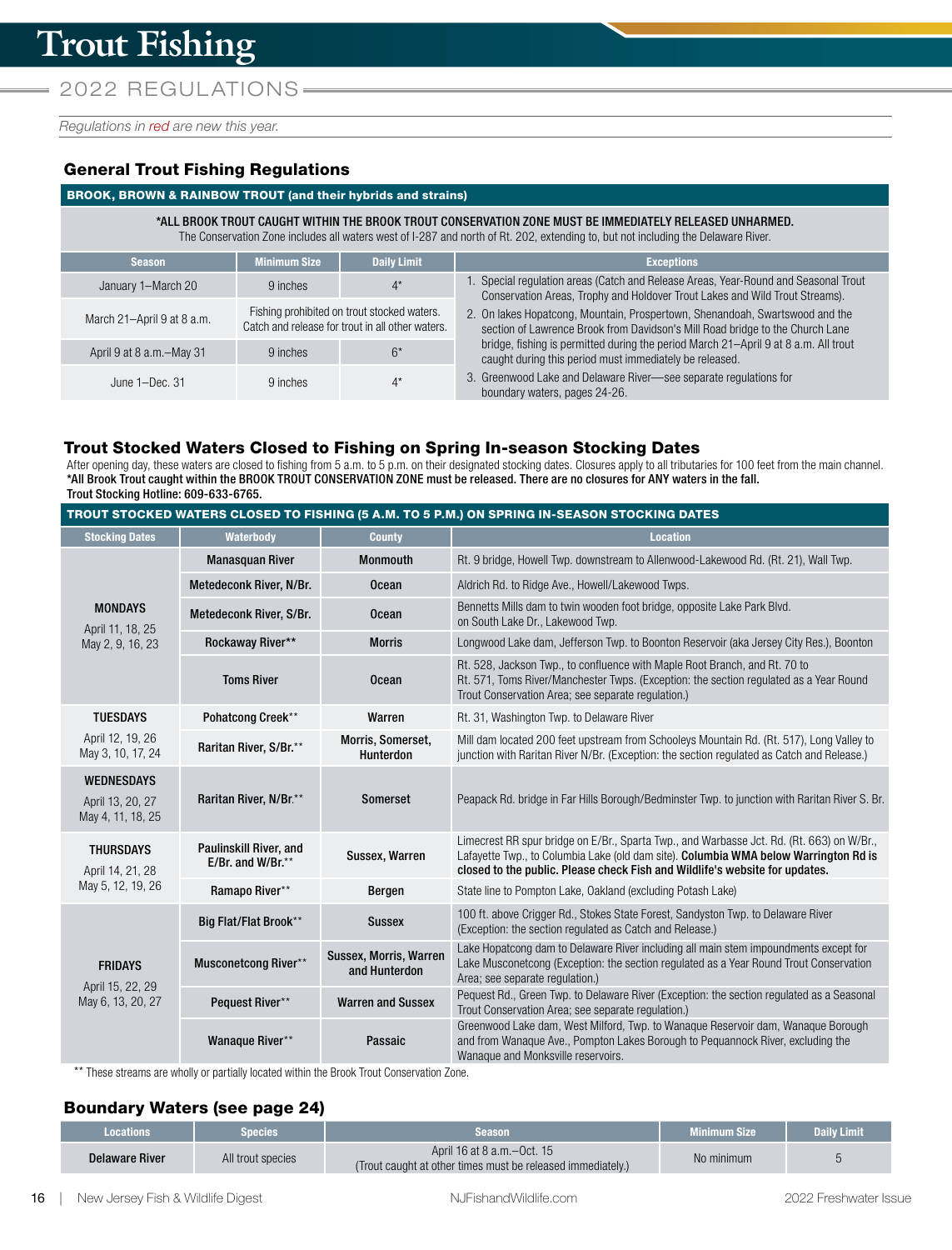*Regulations in red are new this year.* 

## Trout-Stocked Streams — Wild Brown Trout Managed

\*ALL BROOK TROUT CAUGHT WITHIN BROOK TROUT CONSERVATION ZONE MUST BE IMMEDIATELY RELEASED UNHARMED.

| Waterbody                                                                                                                                                                                                                                                                                                                                                        | <b>Season</b>              | <b>Species</b>           | <b>Minimum Size</b> | <b>Daily Limit</b>                    |  |
|------------------------------------------------------------------------------------------------------------------------------------------------------------------------------------------------------------------------------------------------------------------------------------------------------------------------------------------------------------------|----------------------------|--------------------------|---------------------|---------------------------------------|--|
| <b>Hakihohake Creek**</b> - Little York-Mount Pleasant Rd., Little York                                                                                                                                                                                                                                                                                          |                            | Rainbow and Brook Trout* | 9 inches            | 4 combined                            |  |
| Alexandria Twp. to Delaware R.                                                                                                                                                                                                                                                                                                                                   | Jan. $1-March 20$          | <b>Brown Trout</b>       | 12 inches           | Only 2 of which may<br>be Brown Trout |  |
| Lopatcong Creek <sup>**</sup> - Rt. 519, Harmony Twp., Warren to Delaware R.                                                                                                                                                                                                                                                                                     | March 21-April 9 at 8 a.m. |                          | Fishing prohibited  |                                       |  |
| <b>Pophandusing Creek**</b> - White Twp., entire length<br><b>Raritan River S/Br.**</b> - Mill dam located 200 feet above Schooley's<br>Mountain Rd. (Rt 517), Long Valley (Hunterdon), downstream to Lake<br>Solitude dam, excluding Ken Lockwood Gorge (Catch and Release Only)<br><b>Saddle River</b> - Lake Street, Upper Saddle River Twp., to West Century | April 9 at 8 a.m.-May 31   | Rainbow and Brook Trout* | 9 inches            | 6 combined                            |  |
|                                                                                                                                                                                                                                                                                                                                                                  |                            | <b>Brown Trout</b>       | 12 inches           | Only 2 of which may<br>be Brown Trout |  |
|                                                                                                                                                                                                                                                                                                                                                                  | June $1 - Dec.$ 31         | Rainbow and Brook Trout* | 9 inches            | 4 combined                            |  |
| Rd., Fairlawn/Paramus Boroughs                                                                                                                                                                                                                                                                                                                                   |                            | Brown Trout              | 12 inches           | Only 2 of which may<br>be Brown Trout |  |

\*\* These streams are wholly or partially located within the Brook Trout Conservation Zone.

## Trout Conservation Areas (TCAs)

\*ALL BROOK TROUT CAUGHT WITHIN BROOK TROUT CONSERVATION ZONE MUST BE IMMEDIATELY RELEASED UNHARMED.

| <b>YEAR ROUND TCAS</b>                                                                                                                                                                     |                                          |                        |                                                                                                                                                                                                                                                                                                |  |  |  |
|--------------------------------------------------------------------------------------------------------------------------------------------------------------------------------------------|------------------------------------------|------------------------|------------------------------------------------------------------------------------------------------------------------------------------------------------------------------------------------------------------------------------------------------------------------------------------------|--|--|--|
| <b>Season</b>                                                                                                                                                                              | <b>Minimum Size</b>                      | <b>Daily Limit</b>     | Restrictions (in effect year round)                                                                                                                                                                                                                                                            |  |  |  |
| Jan. 1-March 20                                                                                                                                                                            | 15 inches                                | $\overline{1}$         | 1. Only artificial lures and flies may be used.                                                                                                                                                                                                                                                |  |  |  |
| March 21-April 9 at 8 a.m.                                                                                                                                                                 |                                          | Catch and release only | 2. Possession or use of bait (live or preserved) or any substance (natural or synthetic) that<br>contains a concentration of bait scent is prohibited.                                                                                                                                         |  |  |  |
| April 9 at 8 a.m.-Dec. 31                                                                                                                                                                  | 15 inches                                | 1 (see $#3$ at right)  | 3. Fishing is allowed during the spring in-season closures which apply to the river. All trout<br>caught during these periods must be released immediately.                                                                                                                                    |  |  |  |
|                                                                                                                                                                                            | <b>Year Round TCA Waterbody (County)</b> |                        | <b>Driving Directions*</b>                                                                                                                                                                                                                                                                     |  |  |  |
| Musconetcong River**-Point Mountain Stretch (Hunterdon/Warren)<br>Penwell Rd. bridge downstream to Point Mountain Rd. bridge<br>(approx. 1.2 miles)                                        |                                          |                        | Rt. 31 to Rt. 57 E. Upper boundary: turn right on Penwell Rd. Lower boundary: turn right on<br>Point Mountain Rd. Parking areas located near each bridge.                                                                                                                                      |  |  |  |
| Toms River (Ocean)<br>End of Riverwood Park (Tom's River Twp.) downstream to Rt. 571 bridge<br>(approx. 1 mile)                                                                            |                                          |                        | Rt. 195 (Exit 21) to Rts. 527/528 S. (Cedar Swamp Rd./ Veterans Hwy.) to Rt. 527 S.<br>(Whitesville Rd.) to Riverwood Dr. to entrance of Riverview Park.                                                                                                                                       |  |  |  |
| <b>SEASONAL TCAs</b>                                                                                                                                                                       |                                          |                        |                                                                                                                                                                                                                                                                                                |  |  |  |
| <b>Season</b>                                                                                                                                                                              | <b>Minimum Size</b>                      | <b>Daily Limit</b>     | <b>Restrictions</b>                                                                                                                                                                                                                                                                            |  |  |  |
| Jan. 1-March 20                                                                                                                                                                            | 15 inches                                | 1                      |                                                                                                                                                                                                                                                                                                |  |  |  |
| March 21-April 8                                                                                                                                                                           |                                          | Catch and release only | 1. Only artificial lures may be used.<br>2. Possession or use of bait (live or preserved) or any substance (natural or<br>synthetic) that contains a concentration of bait scent is prohibited.<br>3. Pequest River — fishing is not permitted during the first six in-season stocking closure |  |  |  |
| April 9 (12:01 a.m. to 8 a.m.)                                                                                                                                                             |                                          | Fishing prohibited     |                                                                                                                                                                                                                                                                                                |  |  |  |
| April 9 at 8 a.m.-May 22<br>Gear restrictions do not apply                                                                                                                                 | 9 inches                                 | $6\phantom{1}$         | dates. (See Trout Stocked Waters Closed to Fishing on Spring Stocking Dates, page 16).<br>Fishing is permitted during the last in-season stocking closure date (May 27), but all<br>trout caught between 5 a.m. and 5 p.m. must be immediately released.                                       |  |  |  |
| May 23-Dec. 31                                                                                                                                                                             | 15 inches                                | 1                      |                                                                                                                                                                                                                                                                                                |  |  |  |
| <b>Seasonal TCA Waterbody (County)</b>                                                                                                                                                     |                                          |                        | <b>Driving Directions*</b>                                                                                                                                                                                                                                                                     |  |  |  |
| Pequannock River** (Morris/Passaic)<br>Railroad trestle below Appelt Park, Bloomingdale, downstream to Hamburg<br>Turnpike bridge, Pompton Lakes (approx. 1.3 miles)                       |                                          |                        | I-287 (Exit 53). Proceed west on (Paterson) Hamburg Turnpike .34 miles. Right on Brant Ln.<br>Railroad trestle below Appelt Park is the upstream boundary.                                                                                                                                     |  |  |  |
| Pequest River** (Warren)<br>Conrail Railroad bridge, located upstream of the Pequest Trout Hatchery Access<br>Road, downstream to Rt. 625 (Pequest Furnace Rd.) bridge (approx. 1.4 miles) |                                          |                        | Rt. 31 to Rt. 46 E, approx. 4 mi. to Pequest Trout Hatchery; paved parking lot.                                                                                                                                                                                                                |  |  |  |

\*\* These streams are wholly or partially located within the Brook Trout Conservation Zone.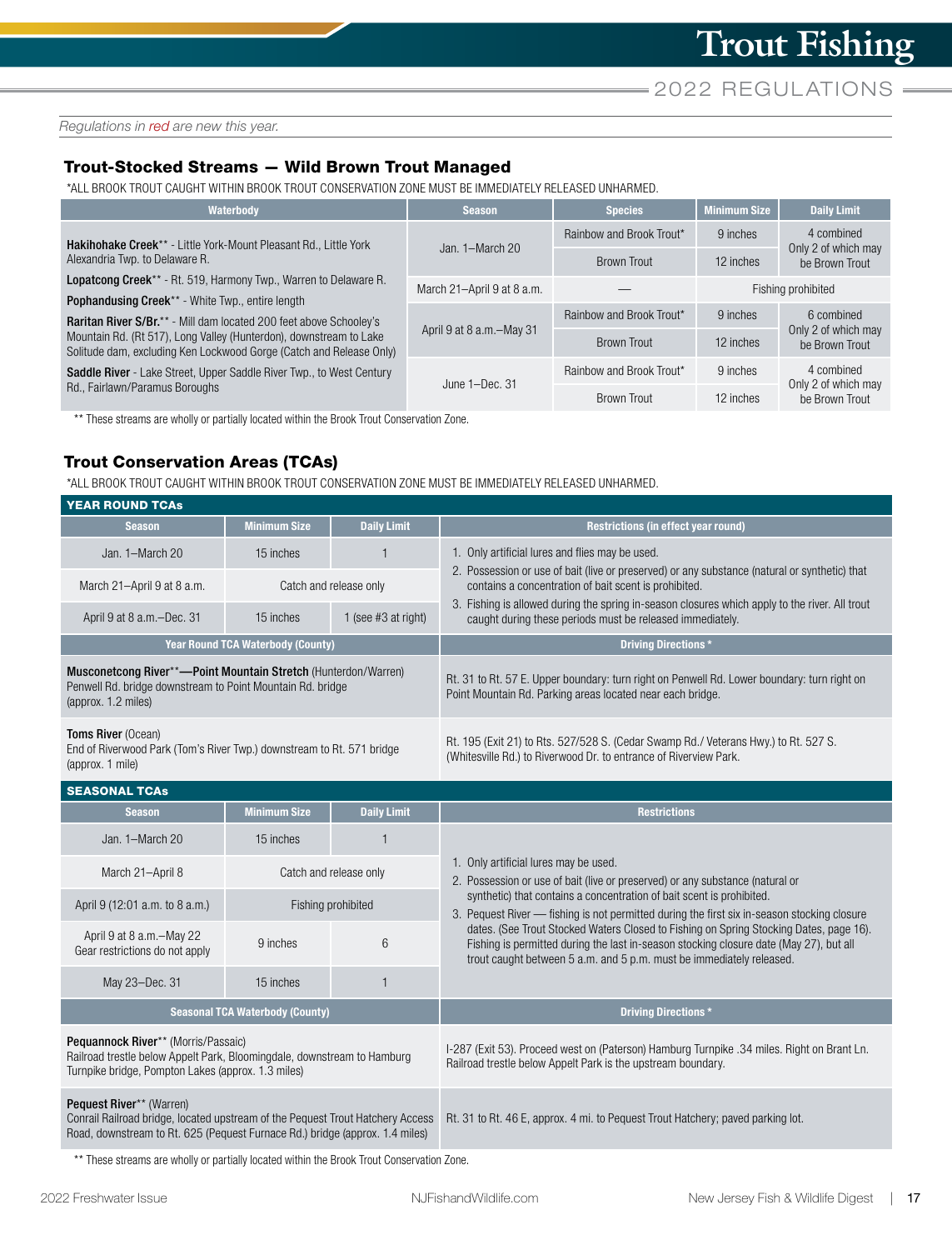## 2022 REGULATIONS-

*Regulations in red are new this year.* 

#### Catch and Release Areas

| <b>Season</b>                                  | Minimum Size   Daily Limit  | <b>Restrictions</b>                                                                                                                                                                                                                                                                                                                                                                                                                                                                                              |  |
|------------------------------------------------|-----------------------------|------------------------------------------------------------------------------------------------------------------------------------------------------------------------------------------------------------------------------------------------------------------------------------------------------------------------------------------------------------------------------------------------------------------------------------------------------------------------------------------------------------------|--|
| Jan. $1-Dec.$ 31<br>Fishing allowed year-round | Catch and release all trout | 1. All trout must be released immediately and unharmed. A person may not have any trout<br>in their possession.<br>2. Only artificial lures and flies may be used.<br>3. Barbless hooks only, with no more than a <b>total</b> of three hook points.<br>4. Possession or use of bait (live or preserved) or any substance (natural or synthetic) that<br>contains a concentration of bait scent is prohibited.<br>5. Fishing is allowed during the spring in-season stocking closures which apply to the rivers. |  |
| <b>Catch and Release Waterbody (County)</b>    | <b>Driving Directions</b>   |                                                                                                                                                                                                                                                                                                                                                                                                                                                                                                                  |  |
|                                                |                             |                                                                                                                                                                                                                                                                                                                                                                                                                                                                                                                  |  |

#### Big Flat / Flat Brook (Sussex)

Rt. 206 bridge downstream to the Roy Bridge on Mountain Rd., a distance of 4.2 miles, including the portion known as the Blewett Tract.

Raritan S/Br.—Ken Lockwood Gorge (Hunterdon) Section of S. Br. within the Ken Lockwood Gorge Wildlife Management Area (approx. 2.2 miles).

Upper boundary: Rt. 206 bridge, approx. 1.6 miles north of entrance to Stokes State Forest (Coursen Road). Lower boundary: Rt. 206 north, app. 1 mile past Stokes State Forest entrance, turn left on Rt. 560. At Layton bear left on Bevans Rd. (Rt. 640) towards Walpack. Continue south 3.4 miles (NPS Rd 615), left onto Fish and Wildlife Rd. to Roy Bridge.

Ken Lockwood Gorge — Road in gorge is closed to through traffic. Route 31 to Rt. 513. Upper boundary: Turn right at Hoffman's Crossing Rd., take first right after bridge. Lower boundary: Turn right onto Silverthorne-Cokesbury Rd., turn left after crossing river. Park only in designated areas.

## Wild Trout Streams

|                                                                 | <b>NATIVE BROOK TROUT STREAMS (Brook Trout Dominant)</b>                                                                                                                                                                                        |                                                                                                                                                                                                                                                                                                                                                               |                    |                                                                                                                                                                                                                                                                                                                                                                                                                                                                            |  |
|-----------------------------------------------------------------|-------------------------------------------------------------------------------------------------------------------------------------------------------------------------------------------------------------------------------------------------|---------------------------------------------------------------------------------------------------------------------------------------------------------------------------------------------------------------------------------------------------------------------------------------------------------------------------------------------------------------|--------------------|----------------------------------------------------------------------------------------------------------------------------------------------------------------------------------------------------------------------------------------------------------------------------------------------------------------------------------------------------------------------------------------------------------------------------------------------------------------------------|--|
| <b>Species</b>                                                  | <b>Minimum Size</b>                                                                                                                                                                                                                             | <b>Season</b>                                                                                                                                                                                                                                                                                                                                                 | <b>Daily Limit</b> | Gear                                                                                                                                                                                                                                                                                                                                                                                                                                                                       |  |
| <b>Brook Trout</b>                                              | Catch & Release                                                                                                                                                                                                                                 | April 9 at 8 a.m. to Sept. 15                                                                                                                                                                                                                                                                                                                                 | 2 Brown or         | • Fishing allowed year-round                                                                                                                                                                                                                                                                                                                                                                                                                                               |  |
| <b>Rainbow Trout</b>                                            | No min. size                                                                                                                                                                                                                                    | Catch and Release at all                                                                                                                                                                                                                                                                                                                                      | Rainbow Trout      | • Artificials only, with no more than 3 hook points in total, all barbless                                                                                                                                                                                                                                                                                                                                                                                                 |  |
| <b>Brown Trout</b>                                              | No min. size                                                                                                                                                                                                                                    | other times, year-round                                                                                                                                                                                                                                                                                                                                       | combined           | • Possession or use of bait, or synthetic bait with bait scent prohibited                                                                                                                                                                                                                                                                                                                                                                                                  |  |
| • Beatty's Brook (Lebanon Twp.)<br>• Hickory Run (Lebanon Twp.) | • Bear Swamp Brook (Mahwah Twp.)<br>• Lake Ames Tributary (Picatinny Arsenal<br>boundary to Lake Ames, Rockaway Twp.)                                                                                                                           | • Primrose Brook (Harding Twp.)<br>Raritan River S/Br. (Budd Lake dam to<br>dam approx. 400 feet above Flanders-<br>Drakestown Rd., Mt. Olive Twp.)                                                                                                                                                                                                           |                    | • Rinehart Brook (Hacklebarney State<br>• Stony Brook (Stokes State Forest,<br>Park, Chester Twp.)<br>Sandyston Twp.)<br>• Rocky Run (Lebanon Twp.)<br>Trout Brook (Hacklebarney State Park,<br>Chester Twp.)<br>• Stephensburg Brook (Washington Twp.)                                                                                                                                                                                                                    |  |
|                                                                 | <b>WILD TROUT STREAMS (Multiple wild trout species present)</b>                                                                                                                                                                                 |                                                                                                                                                                                                                                                                                                                                                               |                    |                                                                                                                                                                                                                                                                                                                                                                                                                                                                            |  |
| <b>Species</b>                                                  | <b>Minimum Size</b>                                                                                                                                                                                                                             | <b>Season</b>                                                                                                                                                                                                                                                                                                                                                 | <b>Daily Limit</b> | Gear                                                                                                                                                                                                                                                                                                                                                                                                                                                                       |  |
| <b>Brook Trout</b>                                              | Catch & Release in Zone                                                                                                                                                                                                                         | April 9 at 8 a.m. to Sept. 15                                                                                                                                                                                                                                                                                                                                 | 2 Brown or         | • Fishing allowed year-round                                                                                                                                                                                                                                                                                                                                                                                                                                               |  |
| <b>Rainbow Trout</b>                                            | 9"                                                                                                                                                                                                                                              | Catch and Release at all                                                                                                                                                                                                                                                                                                                                      | Rainbow Trout      | • Artificials only, with no more than 3 hook points in total, all barbless                                                                                                                                                                                                                                                                                                                                                                                                 |  |
| <b>Brown Trout</b>                                              | 9"                                                                                                                                                                                                                                              | other times, year-round                                                                                                                                                                                                                                                                                                                                       | combined           | • Possession or use of bait, or synthetic bait with bait scent prohibited                                                                                                                                                                                                                                                                                                                                                                                                  |  |
| Forest)<br>Rd., Mendham Twp.)                                   | • Brass Castle Creek (Washington Twp.)<br>• Dismal Brook (Mendham Twp.)<br><b>Dunnfield Creek (Worthington State</b><br>• Flanders Brook (Mt. Olive Twp.)<br>• India Brook (source to Mountainside<br>• Indian Grove Brook (Bernardsville Twp.) | <b>Ledgewood Brook</b> (Roxbury Twp.)<br>• Lomerson Brook (also known as<br>Herzog Brook) (Tewksbury Twp.)<br><b>Merrill Creek (Merrill Creek Reservoir</b><br>Dam to Pohatcong Ck., Stewartsville)<br><b>Raritan River S/Br.</b> [dam approx.<br>400 feet above Flanders-Drakestown<br>Rd. to dam 200 ft above Schooleys<br>Mtn. Rd. (Rt. 517), Long Valley] |                    | <b>Stony Brook</b> (Washington Twp. Morris)<br>West Brook (source downstream to<br>Windbeam Club property, Ringwood<br>Teetertown Brook (Washington Twp./<br>Twp.)<br>Lebanon Twp.)<br><b>Whippany River</b> (source to Tingley<br>Turkey Brook (Mt. Olive Twp.)<br>Rd., Mendham Twp.)<br>Van Campens Brook (source to upper<br>Willhoughby Brook (also known as<br>waterfall in Van Campens Glen, Del.<br>Buffalo Hollow Bk.) (Lebanon Twp.)<br>Water Gap Nat. Rec. Area) |  |
|                                                                 |                                                                                                                                                                                                                                                 |                                                                                                                                                                                                                                                                                                                                                               |                    | WILD BROWN TROUT ENHANCEMENT STREAMS (Brown Trout dominant, other wild trout species may be present)                                                                                                                                                                                                                                                                                                                                                                       |  |

| <u>WILD DNOWN TNOUT ENNANCEMENT 3TNEAMS (DIUWII TIUUL UUIIIIIAIIL, ULIICI WIIU LIUUL SPECIES IIIAY DE PIESEILI)</u> |                                                                                                                                                                                                |                                                                                                                                                                                                                                                                                         |                    |                                                                                                                                                                                                                                                                                                                                                                                                                                                                                                                                       |  |  |  |
|---------------------------------------------------------------------------------------------------------------------|------------------------------------------------------------------------------------------------------------------------------------------------------------------------------------------------|-----------------------------------------------------------------------------------------------------------------------------------------------------------------------------------------------------------------------------------------------------------------------------------------|--------------------|---------------------------------------------------------------------------------------------------------------------------------------------------------------------------------------------------------------------------------------------------------------------------------------------------------------------------------------------------------------------------------------------------------------------------------------------------------------------------------------------------------------------------------------|--|--|--|
| <b>Species</b>                                                                                                      | <b>Minimum Size</b>                                                                                                                                                                            | <b>Season</b>                                                                                                                                                                                                                                                                           | <b>Daily Limit</b> | Gear                                                                                                                                                                                                                                                                                                                                                                                                                                                                                                                                  |  |  |  |
| <b>Brook Trout</b>                                                                                                  | Catch & Release in Zone*                                                                                                                                                                       | April 9 at 8 a.m. to Sept. 15                                                                                                                                                                                                                                                           | 2 Brown or         | • Fishing allowed year-round                                                                                                                                                                                                                                                                                                                                                                                                                                                                                                          |  |  |  |
| Rainbow Trout                                                                                                       | 9"                                                                                                                                                                                             | Catch and Release at all                                                                                                                                                                                                                                                                | Rainbow Trout      | • Artificials only, with no more than 3 hook points in total, all barbless                                                                                                                                                                                                                                                                                                                                                                                                                                                            |  |  |  |
| Brown Trout                                                                                                         | 12"                                                                                                                                                                                            | other times, year-round                                                                                                                                                                                                                                                                 | combined           | • Possession or use of bait, or synthetic bait with bait scent prohibited                                                                                                                                                                                                                                                                                                                                                                                                                                                             |  |  |  |
| Clinton Twp.)<br>• Cold Brook (Tewksbury Twp.)                                                                      | • Beaver Brook (Town of Clinton/<br>• Burnett Brook (Chester/Mendham Twp.)<br>• Hakihokake Creek (also known as<br>Little York Bk. - source to Little York-<br>Mount Pleasant Rd, Little York) | <b>Jackson Brook</b> (source to Hedden Park<br>Lake Mine Hill Twp.)<br>Mill Brook (Randolph Twp.)<br>• Passaic River (source to Rt. 202.<br>Bernardsville Twp.)<br>• Pequannock River (Oak Ridge Rd.<br>(Newark Watershed) to railroad bridge<br>immediately upstream of Charlottesburg |                    | • Van Campens Brook (upper waterfall<br>Res. and from Rt. 23 at Smoke Rise to<br>in Van Campens Glen, located approx.<br>the Rt. 23 at Smith Mills, Kinnelon Twp.)<br>0.8 miles upstream of Old Mine Road,<br>• Rockaway Creek N/Br.<br>to Delaware River, Del. Water Gap Nat.<br>(Tewksbury Twp.)<br>Rec. Area)<br>• Saddle River* (state line to Lake St.,<br>• Wanaque River (Wanaque Reservoir<br>Upper Saddle River Borough)<br>dam downstream to Wanaque Ave.,<br>• Spring Mills Brook (Holland Twp.)<br>Pompton Lakes Borough) |  |  |  |

\* Saddle River is outside the Brook Trout Conservation Zone therefore a 9 inch limit for brook trout applies. and a daily limit of 2 trout in total (Brook, Brown, and Rainbow Trout combined).